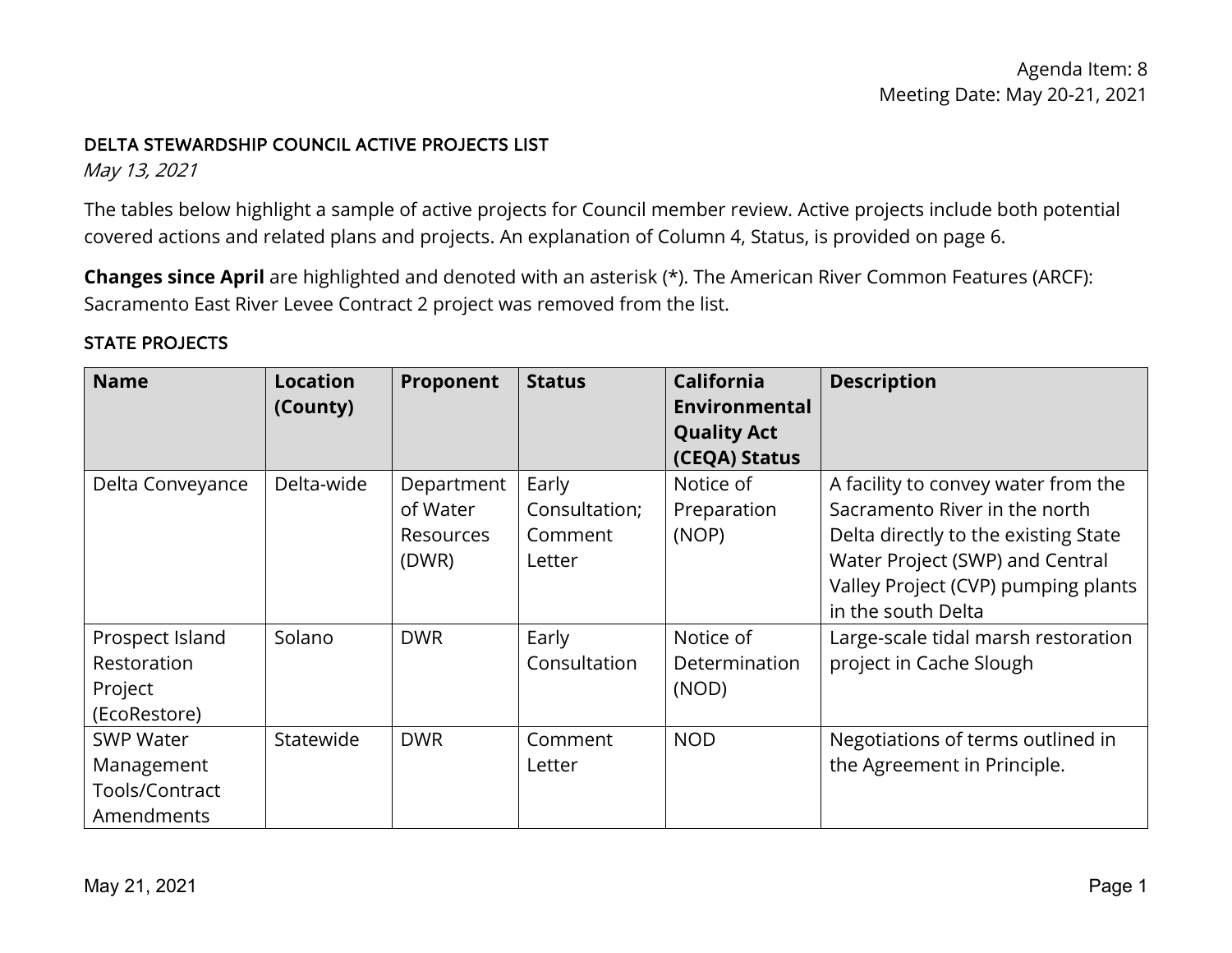| <b>Name</b>                                                          | <b>Location</b><br>(County)         | Proponent                                                     | <b>Status</b>            | <b>California</b><br>Environmental  | <b>Description</b>                                                                                                  |
|----------------------------------------------------------------------|-------------------------------------|---------------------------------------------------------------|--------------------------|-------------------------------------|---------------------------------------------------------------------------------------------------------------------|
|                                                                      |                                     |                                                               |                          | <b>Quality Act</b><br>(CEQA) Status |                                                                                                                     |
| Lookout Slough<br>Restoration<br>Project<br>(EcoRestore)             | Solano                              | <b>DWR</b>                                                    | Appeals Filed<br>3/24/21 | <b>NOD</b>                          | Large-scale tidal marsh restoration<br>project in Cache Slough                                                      |
| <b>Franks Tract</b><br>Futures 2020<br>Reimagined                    | Contra<br>Costa                     | California<br>Department<br>of Fish and<br>Wildlife<br>(CDFW) | Comment<br>Letter        | Not Initiated                       | Explore options for improving<br>ecosystem, water quality,<br>recreation, and community<br>benefits at Franks Tract |
| <b>Central Valley</b><br><b>Flood Protection</b><br>Plan 2022 Update | Sacramento,<br>San Joaquin,<br>Yolo | <b>DWR</b>                                                    | Early<br>Consultation    | Not Initiated                       | Five-year update to the State's plan<br>for investments in flood<br>management in the Central Valley                |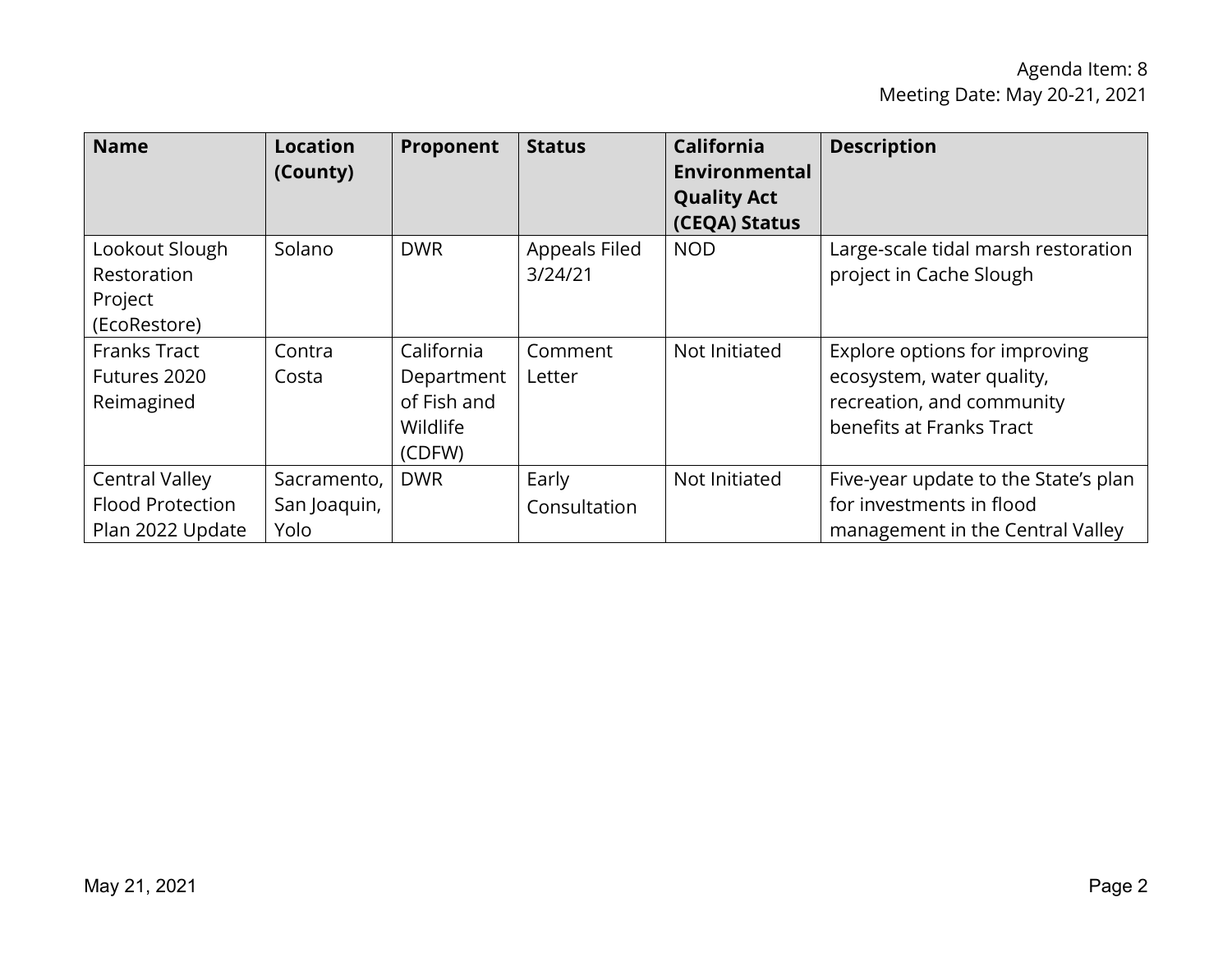## REGIONAL PROJECTS

| <b>Name</b>      | <b>Location</b> | Proponent      | <b>Status</b> | <b>CEQA Status</b>   | <b>Description</b>                     |
|------------------|-----------------|----------------|---------------|----------------------|----------------------------------------|
|                  | (County)        |                |               |                      |                                        |
| Valley Link Rail | San Joaquin     | Tri Valley     | Early         | Final                | Proposed railway that would link       |
| Project          |                 | Regional Rail  | Consultation, | Environmental        | Tracy and Stockton to existing Bay     |
|                  |                 | Authority      | Comment       | <b>Impact Report</b> | Area transit systems (Bay Area         |
|                  |                 |                | Letter        | $(EIR)^*$            | Rapid Transit [BART] and Altamont      |
|                  |                 |                |               |                      | Corridor Express [ACE])                |
| Plan Bay Area    | Contra          | Metropolitan   | Early         | <b>NOP</b>           | Update to the Regional                 |
| 2050             | Costa,          | Transportation | Consultation; |                      | <b>Transportation Plan/Sustainable</b> |
|                  | Solano          | Commission     | Comment       |                      | <b>Communities Strategy (RTP/SCS)</b>  |
|                  |                 | (MTC)          | Letter        |                      | which projects regional growth         |
|                  |                 |                |               |                      | patterns and prioritizes               |
|                  |                 |                |               |                      | transportation investments             |
| 2022 RTP/SCS     | San Joaquin     | San Joaquin    | Comment       | <b>NOP</b>           | Update to the RTP/SCS, a               |
|                  |                 | Council of     | letter        |                      | comprehensive long-range               |
|                  |                 | Governments    |               |                      | transportation plan for San Joaquin    |
|                  |                 | (SICOG)        |               |                      | County.                                |
| Eastern San      | San Joaquin     | Eastern San    | Comment       | Not applicable       | Strategies and potential projects to   |
| Joaquin          |                 | Joaquin        | Letter        |                      | enable the groundwater basin to        |
| Groundwater      |                 | Groundwater    |               |                      | reach long term sustainability by      |
| Sustainability   |                 | Sustainability |               |                      | 2040.                                  |
| Plan (GSP)       |                 | Agency (GSA)   |               |                      |                                        |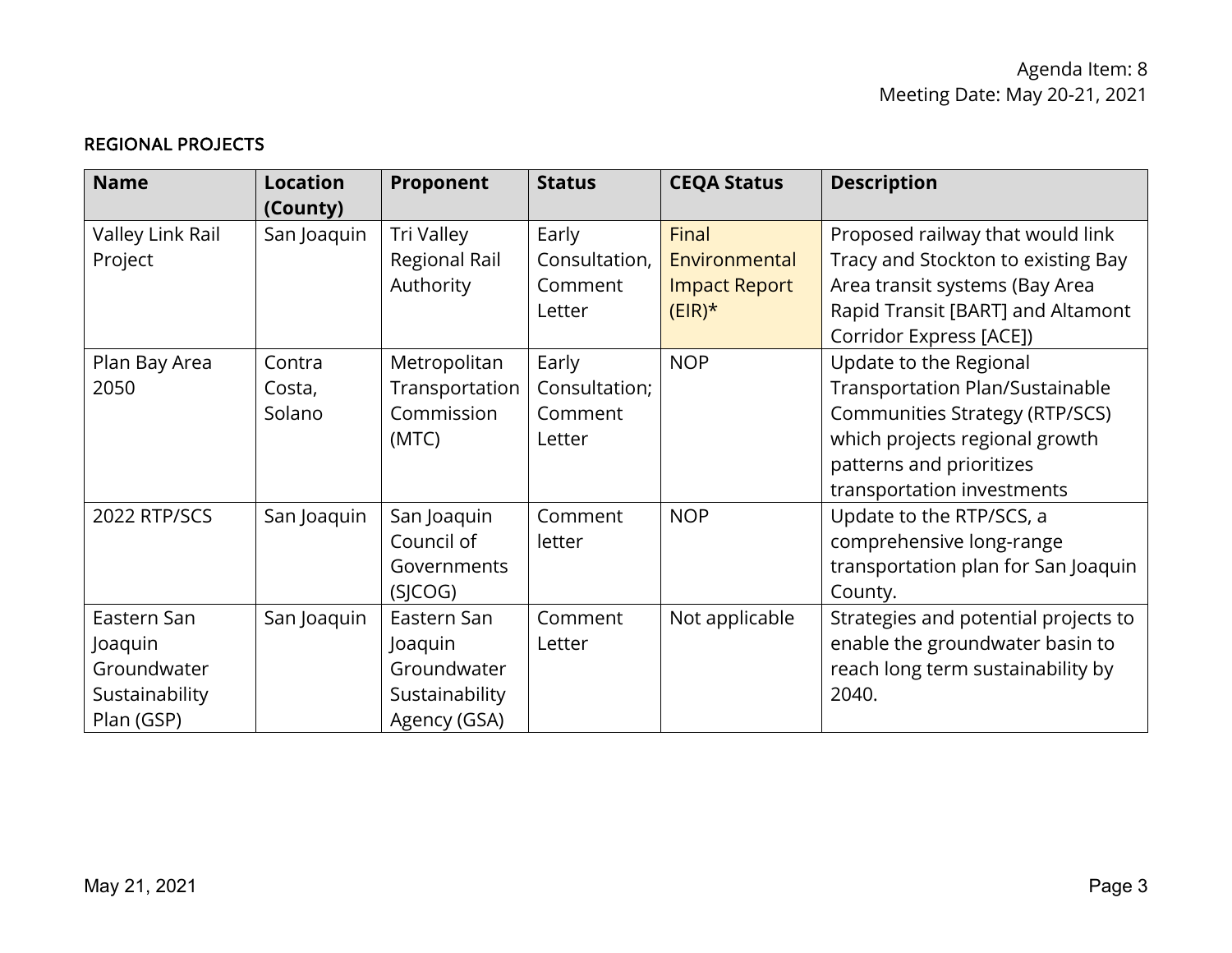| <b>Name</b>    | <b>Location</b> | Proponent      | <b>Status</b> | <b>CEQA Status</b> | <b>Description</b>                   |
|----------------|-----------------|----------------|---------------|--------------------|--------------------------------------|
|                | (County)        |                |               |                    |                                      |
| Eastern Contra | Contra          | East Contra    | Comment       | Not applicable     | Strategies and potential projects to |
| Costa GSP      | Costa           | Costa          | Letter        |                    | enable the groundwater basin to      |
|                |                 | Groundwater    |               |                    | reach long term sustainability by    |
|                |                 | Sustainability |               |                    | 2040                                 |
|                |                 | Working        |               |                    |                                      |
|                |                 | Group          |               |                    |                                      |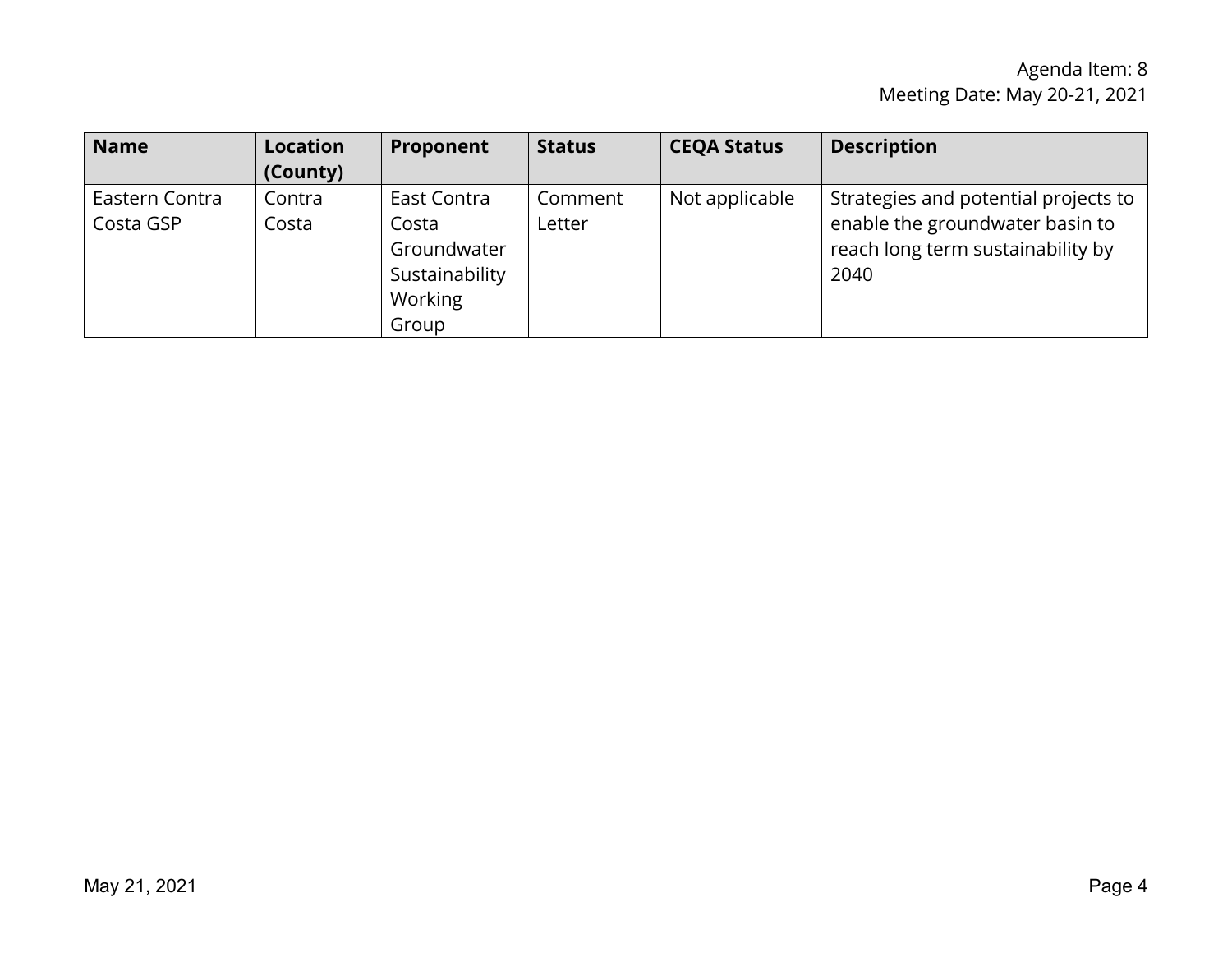# LOCAL PROJECTS

| <b>Name</b>                                                                                | <b>Location</b><br>(County) | Proponent                  | <b>Status</b>                                           | <b>CEQA Status</b>                                        | <b>Description</b>                                                                                                                                                                  |
|--------------------------------------------------------------------------------------------|-----------------------------|----------------------------|---------------------------------------------------------|-----------------------------------------------------------|-------------------------------------------------------------------------------------------------------------------------------------------------------------------------------------|
| Lathrop<br>Consolidated<br><b>Treatment Facility</b><br>Surface Water<br>Discharge Project | San Joaquin                 | City of<br>Lathrop         | Comment<br>Letter                                       | <b>NOD</b>                                                | Project to repurpose existing<br>recycled water pipeline or construct<br>new effluent pipeline, and install a<br>new outfall to discharge effluent to<br>the San Joaquin River      |
| <b>Stone Lakes</b><br>Restoration<br>Project                                               | Sacramento                  | Sacramento<br>County       | Early<br>Consultation;<br>Anticipating<br>Certification | <b>Initial Study</b><br>(IS)/Negative<br>Declaration (ND) | Large-scale seasonal wetland and<br>riparian and oak woodland<br>restoration and enhancement<br>project in the Stone Lakes National<br>Wildlife Refuge                              |
| Cache Slough<br>Complex Habitat<br>Conservation<br>Plan (HCP)                              | Solano, Yolo                | Solano<br>County           | Monitoring                                              | Not Initiated                                             | Plan to provide coverage for<br>endangered species take at existing<br>water supply diversions and intakes                                                                          |
| Pacific Flyway<br>Center                                                                   | Solano                      | City of<br>Fairfield       | Certification<br>Submitted<br>$5/3/21*$                 | IS/Mitigated<br>Negative<br>Declaration<br>(MND)          | Proposed educational center and<br>enhanced wetlands focused on<br>Pacific Flyway migratory birds and<br>wetlands. Center would be located<br>along Highway 680 in Suisun<br>Marsh. |
| <b>Bees Lake</b><br>Habitat<br>Restoration                                                 | <b>Yolo County</b>          | City of West<br>Sacramento | Comment<br>Letter                                       | <b>NOD</b>                                                | Restore historic physical and<br>ecological processes and improve<br>public access management.                                                                                      |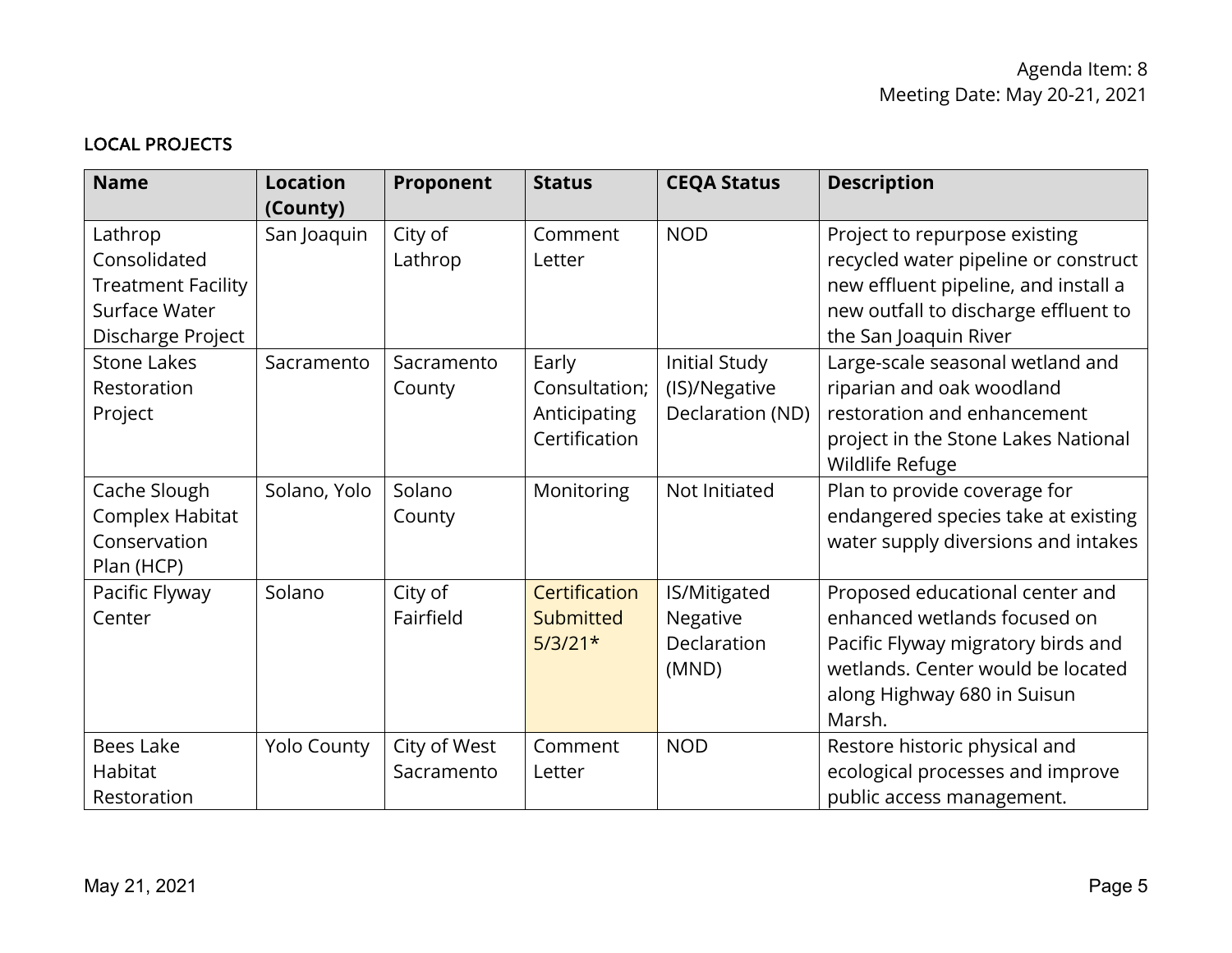| <b>Name</b>                                                         | <b>Location</b><br>(County) | Proponent                                     | <b>Status</b>                            | <b>CEQA Status</b>  | <b>Description</b>                                                                                                                                  |
|---------------------------------------------------------------------|-----------------------------|-----------------------------------------------|------------------------------------------|---------------------|-----------------------------------------------------------------------------------------------------------------------------------------------------|
| Development<br>Title, Chapter 9-<br>1080 Agricultural<br>Mitigation | San Joaquin                 | San Joaquin<br>County                         | Comment<br>Letter                        | Exempt              | Proposed text amendments to<br>County code relating to mitigation<br>for conversion of agricultural land<br>to other uses or zoning<br>designations |
| Grand Island*<br>Levee Seepage<br><b>Cutoff Wall</b><br>Project*    | Sacramento<br>$\star$       | <b>Reclamation</b><br>District 3 <sup>*</sup> | Certification<br>Submitted<br>$4/26/21*$ | IS/MND <sup>*</sup> | Repair approximately 1,250 linear<br>feet of levee on the west side of<br>Grand Island, along the left river<br>bank of Steamboat Slough.*          |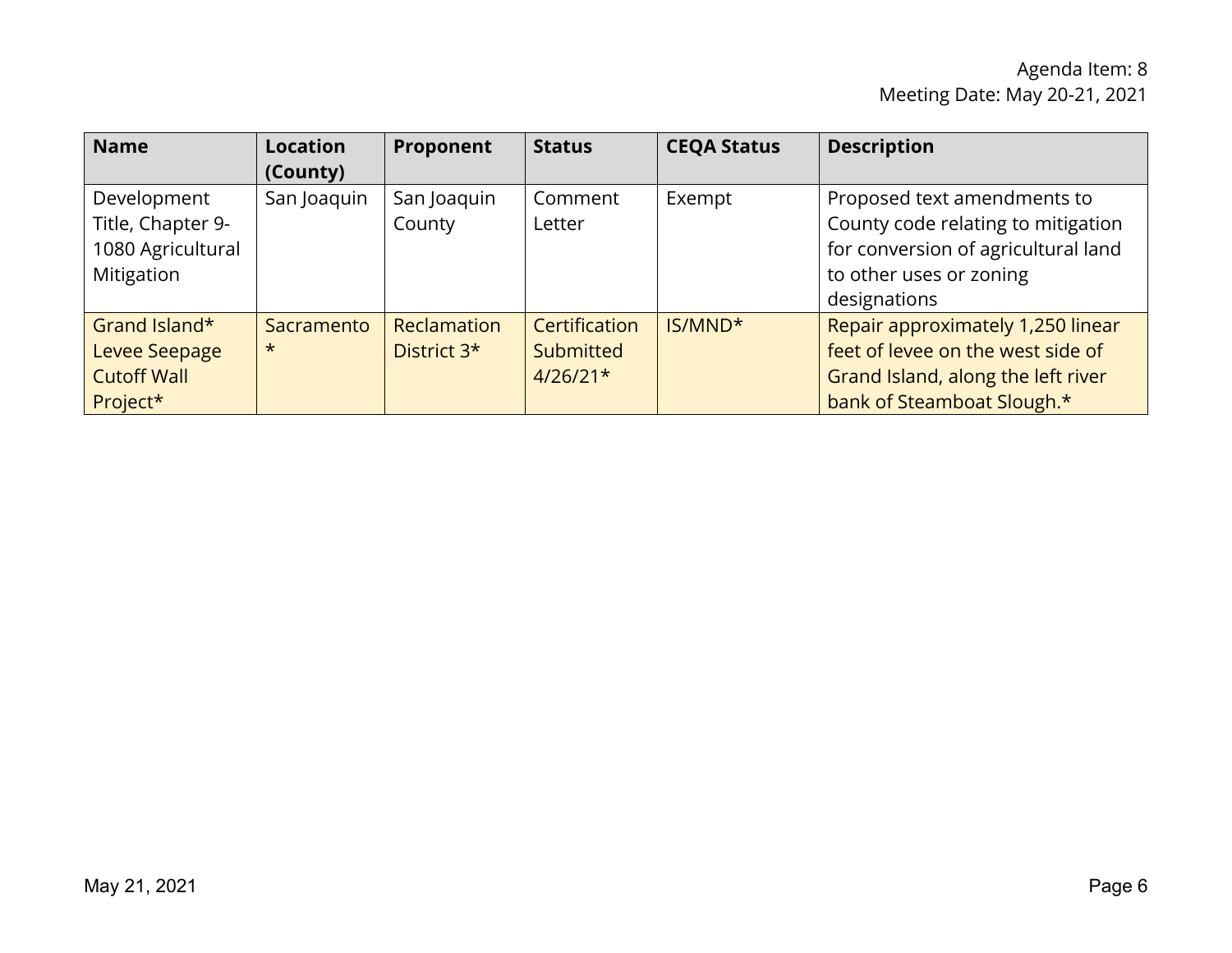# OTHER PROJECTS

| <b>Name</b>            | <b>Location</b> | Proponent       | <b>Status</b>         | <b>CEQA Status</b> | <b>Description</b>                   |
|------------------------|-----------------|-----------------|-----------------------|--------------------|--------------------------------------|
|                        | (County)        |                 |                       |                    |                                      |
| Delta                  | Delta-wide      | U.S. Army       | <b>Comment Letter</b> | Notice of Intent   | A facility to convey water from the  |
| Conveyance             |                 | Corps of        |                       | (NOI) to           | Sacramento River in the north        |
|                        |                 | Engineers       |                       | prepare a Draft    | Delta directly to the existing SWP   |
|                        |                 | (USACE)         |                       | Environmental      | and CVP pumping plants in the        |
|                        |                 |                 |                       | Impact Study       | south Delta. The scope is limited to |
|                        |                 |                 |                       | (EIS)              | construction activities, structures, |
|                        |                 |                 |                       |                    | and modifications to federal levees  |
|                        |                 |                 |                       |                    | and navigation projects.             |
| Los Vaqueros           | Contra          | Contra Costa    | Anticipating          | Final              | <b>Expansion of Los Vaqueros</b>     |
| Reservoir              | Costa           | Water           | Certification         | Supplement to      | Reservoir, and construction of new   |
| Second                 |                 | <b>District</b> |                       | the Final          | and replacement water supply         |
| Expansion              |                 |                 |                       | EIR/EIS            | infrastructure                       |
| Mossdale Tract         | San Joaquin     | San Joaquin     | Early                 | Not Initiated      | Identify a plan to achieve an urban  |
| Area Urban             |                 | Area Flood      | Consultation          |                    | level of flood protection for the    |
| <b>Flood Risk</b>      |                 | Control         |                       |                    | Mossdale Tract (Reclamation          |
| <b>Reduction Study</b> |                 | Agency          |                       |                    | District No. 17)                     |
| Metropolitan           | Contra          | Metropolitan    | Monitoring            | <b>NOP</b>         | A strategy for reducing              |
| <b>Water District</b>  | Costa, San      | Water           |                       |                    | greenhouse gas emissions             |
| Climate Action         | Joaquin         | District of     |                       |                    | associated with future               |
| Plan                   |                 | Southern        |                       |                    | construction, operation, and         |
|                        |                 | California      |                       |                    | maintenance activities               |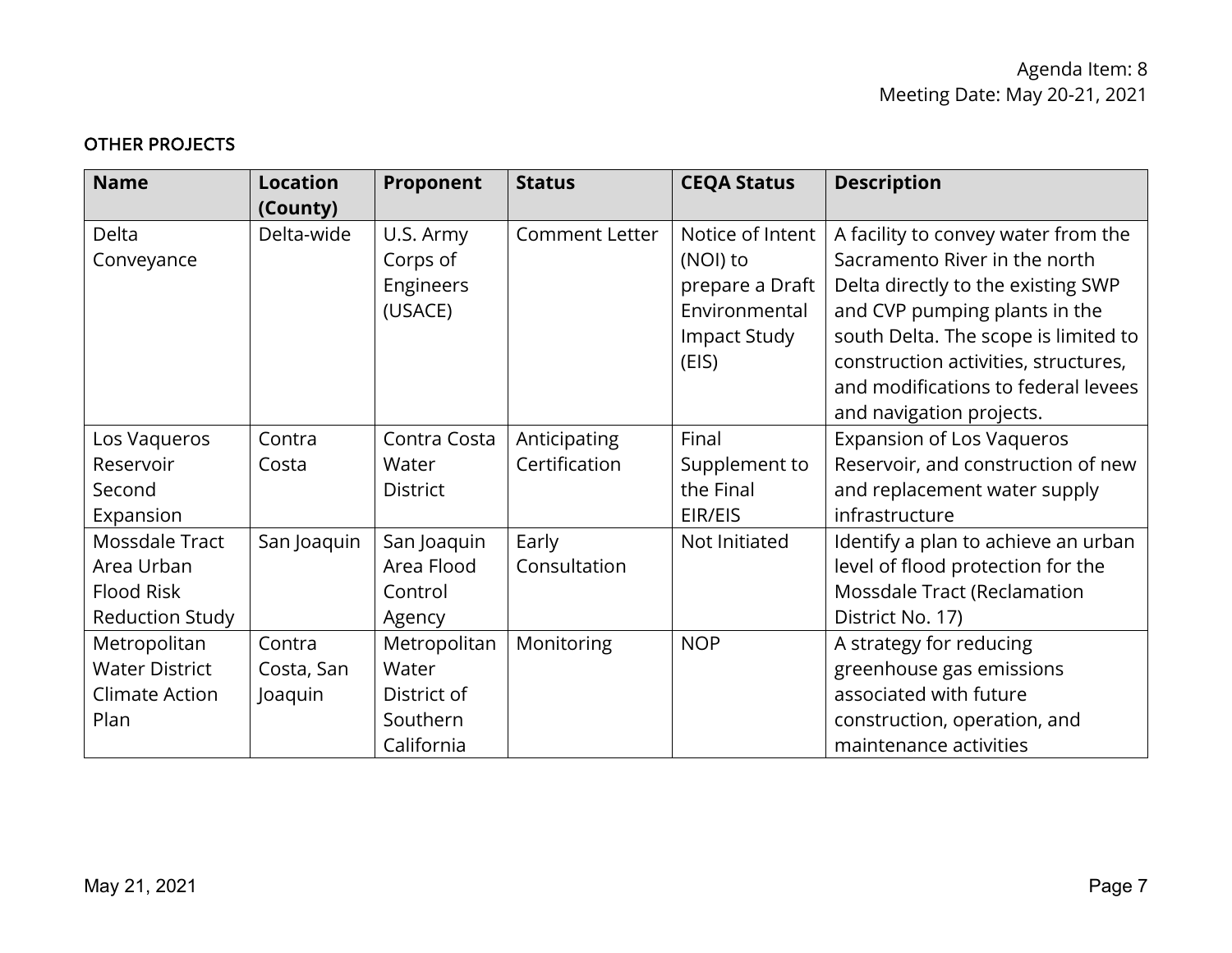# Agenda Item: 8 Meeting Date: May 20-21, 2021

| <b>Name</b>                                               | <b>Location</b><br>(County) | Proponent                                     | <b>Status</b>         | <b>CEQA Status</b> | <b>Description</b>                                                                                                                                                                        |
|-----------------------------------------------------------|-----------------------------|-----------------------------------------------|-----------------------|--------------------|-------------------------------------------------------------------------------------------------------------------------------------------------------------------------------------------|
| Delta Cross<br><b>Channel Gate</b><br>Upgrades<br>Project | Sacramento                  | Reclamation                                   | Monitoring            | Not Initiated      | Provide for remote and more<br>frequent operation, to manage<br>water quality in the Central Delta<br>and at the SWP and CVP pumping<br>plants                                            |
| Yolo Bypass East<br>Levee Project                         | <b>Yolo County</b>          | U.S. Army<br>Corps of<br>Engineers<br>(USACE) | Early<br>Consultation | <b>NOD</b>         | USACE plans to construct<br>improvements along portions of<br>the east bank of the Yolo Bypass<br>levee from the Sacramento Bypass<br>south to the Deep Water Ship<br>Channel West Levee. |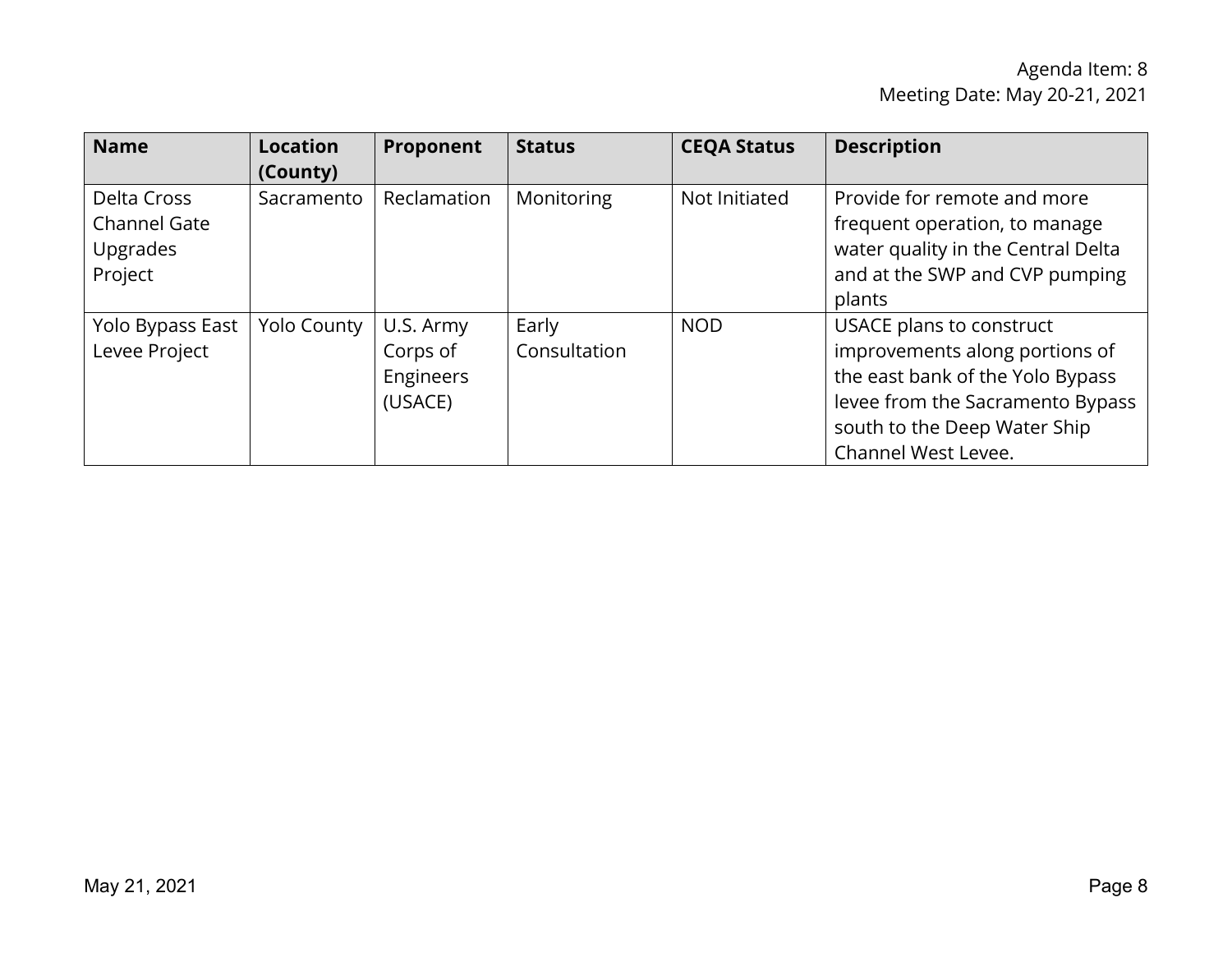## STATUS TYPES

 status type is described in more detail, below. Active projects include both potential covered actions and related plans and projects of interest. The active project "Status" reported above is not sequential but tends to align with certain phases of the CEQA process. The relationship between generalized steps in the CEQA process (top row) and generalized status types (bottom row) is illustrated in **Figure 1**. Each



# **Figure 1. Typical Project Sequence**

 process in order to track and/or inform project formulation. Coordination may include informal discussions or attendance **Coordinating**: Occasionally, the Council will coordinate with state and local agencies prior to the initiation of the CEQA at project planning meetings.

 **Comment letter**: Council staff prepare comment letters in response to each phase of the CEQA process leading up to a identified in the Delta Reform Act (Wat. Code section 85212) and projects located outside of the Delta that will have a final document (e.g., Notice of Preparation [NOP], IS/ND, IS/MND, DEIR). The Council may also comment on other interim studies and reports, as needed. The Council comments on potential covered actions as well as on long range plans significant impact on the Delta (Wat. Code section 85210[j]).

 agencies in preparing certifications of consistency (Wat. Code section 85225.5). The timing and frequency of early consultation is at the discretion of the project proponent. **Early consultation**: The Delta Reform Act directs the Council to offer early consultation to assist state and local public